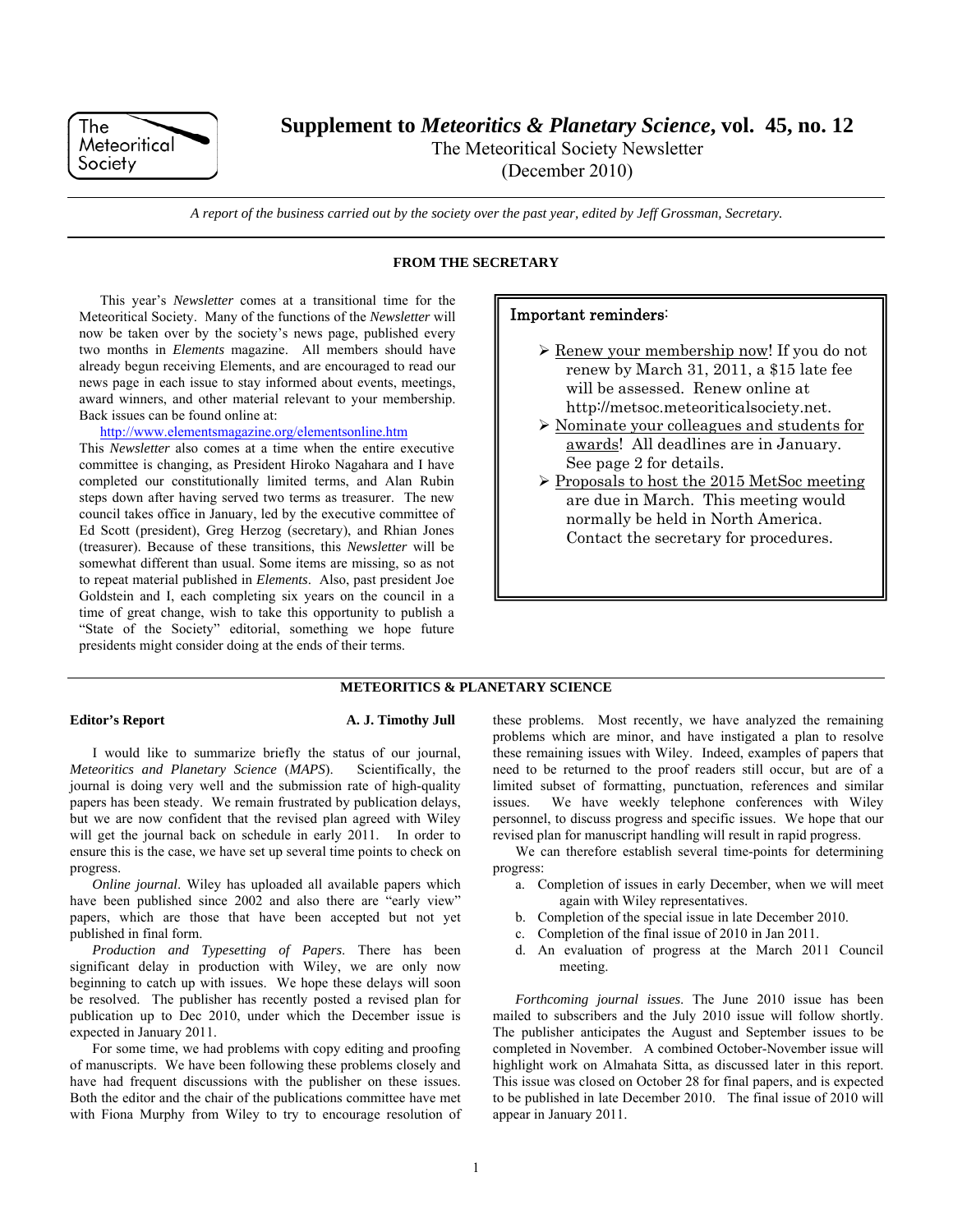*Paper acceptance policies*. The associate editors have discussed the question of refining the criteria for papers submitted to *MAPS*, as has the publications committee. We have agreed that purely descriptive papers of meteorites which have no new scientific interest (as determined by the appropriate editor or associate editor) should continue to be published in the supplement. There may be special cases for meteorites of particular interest.

*Special Issue on Almahata Sitta*. We have plans to have a special issue on the unique ureilite fall, Almahata Sitta. This issue should go to print by the end of the year, and will be numbered as a combined October/November issue due to its size, with over 20 full papers.

# **SOCIETY AWARDS AND HONORS**

### **New award winners**

Background information on all awards and the names of people serving on award committees may be found on the society website: (http://meteoriticalsociety.org/simple\_template.cfm?code=home\_awards) Profiles of winners of our major awards will appear in *Elements*.

# *Awards to be presented at the 2011 Annual Meeting:*

*The Leonard Medal* for 2011 will be presented to **François Robert** for his outstanding research in analytical, experimental and theoretical studies of the isotope geochemistry of light elements in meteorites and the solar system.

*The Barringer Medal and Award* for 2011 will be presented to **Bruce F. Bohor** for his fundamental contributions to impact crater science including the identification of shocked quartz and other shocked minerals in the KT boundary layer that confirmed the impact hypothesis.

*The Nier Prize* for 2011 Nier Prize will be presented to **Fred Ciesla** for his major contributions in combining chemical and isotopic constraints from meteorites with his dynamical models of the solar nebula.

*The Service Award* for 2011 will be presented to **Dick Pugh** for his dedication in education and outreach in the field of meteoritics and planetary science, for enthusiastically communicating the excitement and importance of meteorites to thousands of high school students and members of the general public, and for generously helping to establish and operate the Cascadia Meteorite Lab at Portland State University.

#### *Awards given since the 2010 Newsletter:*

*The Pellas-Ryder Award* for best student paper submitted in 2009, was given to **Vishnu Reddy** of the University of North Dakota for the paper, "Composition of 298 Baptistina: implications for the K/T impactor link" (V. Reddy, J. P. Emery, M. J. Gaffey, W. F. Bottke, A. Cramer, and M. S. Kelley, 2009, *Meteoritics and Planetary Science* 44, 1917-1927).

*The Gordon A. McKay Award* for 2010 was awarded to **Rachel L. Smith** of the University of California, Los Angeles, who spoke about "New  ${}^{12}CO/{}^{13}CO$  observations in young stellar objects and molecular clouds: implications for  ${}^{12}C/{}^{13}C$  in the early solar nebula."

*The Brian Mason Award* for 2010 was awarded to **Aidan J. Ross**  of University College, London, for the abstract, "Raman analysis of diamond in Almahata Sitta and other ureilites."

*Fellows of the Meteoritical Society* elected in 2010 are: **Dan Britt, Marc Chaussidon, Denton Ebel, Henning Haack, Alan Hildebrand, John Jones, Noriko Kita, Larry Nittler, Scott Messenger, and Kevin Righter**.

#### **Call for nominations**

Nominations for Meteoritical Society awards should be sent, preferably by email with electronic attachments, to the appropriate committee chair (see below) or to the incoming secretary, Greg Herzog (herzogsec@rutchem.rutgers.edu; Dept. Chem., Rutgers Univ., 610 Taylor Road, Piscataway, NJ 08854).

# *Leonard Medal and Nier Prize Deadline January 15, 2011*

Nominations for the Leonard Medal and the Nier Prize should include: (a) a formal letter of nomination, (b) a biographical sketch of the candidate, (c) a list of publications covering the work to be considered for the award, (d) additional substantive information, such as statements as to the importance of the nominee's research to the field of meteoritics and/or to the research of others, (e) one seconding letter in support of the nomination (additional letters are encouraged). Nominations for the Nier Prize should also include the candidate's birth date; a nomination is void if the candidate will reach the age of 35 before the end of calendar year of the selection. If the research for the Nier Prize was performed and published with a research advisor or with multiple authors, a statement must be included that describes the nominee's leading role in the research. The committee chair is Tim McCoy (mccoyt@si.edu).

# *Barringer Medal Deadline January 15, 2011*

Nominating letters should include: (a) a biographical sketch of the candidate, (b) a summary and evaluation of the accomplishments of the candidate and the importance of the candidate's work, (c) a list of publications covering the work to be considered for the award, and (d) one or more seconding letters. The committee chair is Christian Koeberl (christian. koeberl@univie.ac.at).

#### *Service Award Deadline Jan 31, 2011*

Nominating letters should include a biographical sketch of the candidate and additional substantive information, such as statements as to the importance of the nominee's activities to the field of meteoritics and/or to the research of others. One or more seconding letters in support of the nomination are strongly encouraged. The chair of the membership committee, which administers this award, is Gary Huss (ghuss@higp.hawaii.edu).

#### *Pellas-Ryder Award Deadline January 31, 2011*

Nominations should include the full citation, a brief description of the paper's significance, a letter from the department head verifying that the first author was a registered student when the paper was submitted, and a letter from the student's advisor describing what portion of the work was done by the student. The Paul Pellas - Graham Ryder Award for best student paper in planetary science published in 2010 is jointly sponsored by the Planetary Geology Division of the Geological Society of America. The committee chair is David Williams (david.williams@asu.edu).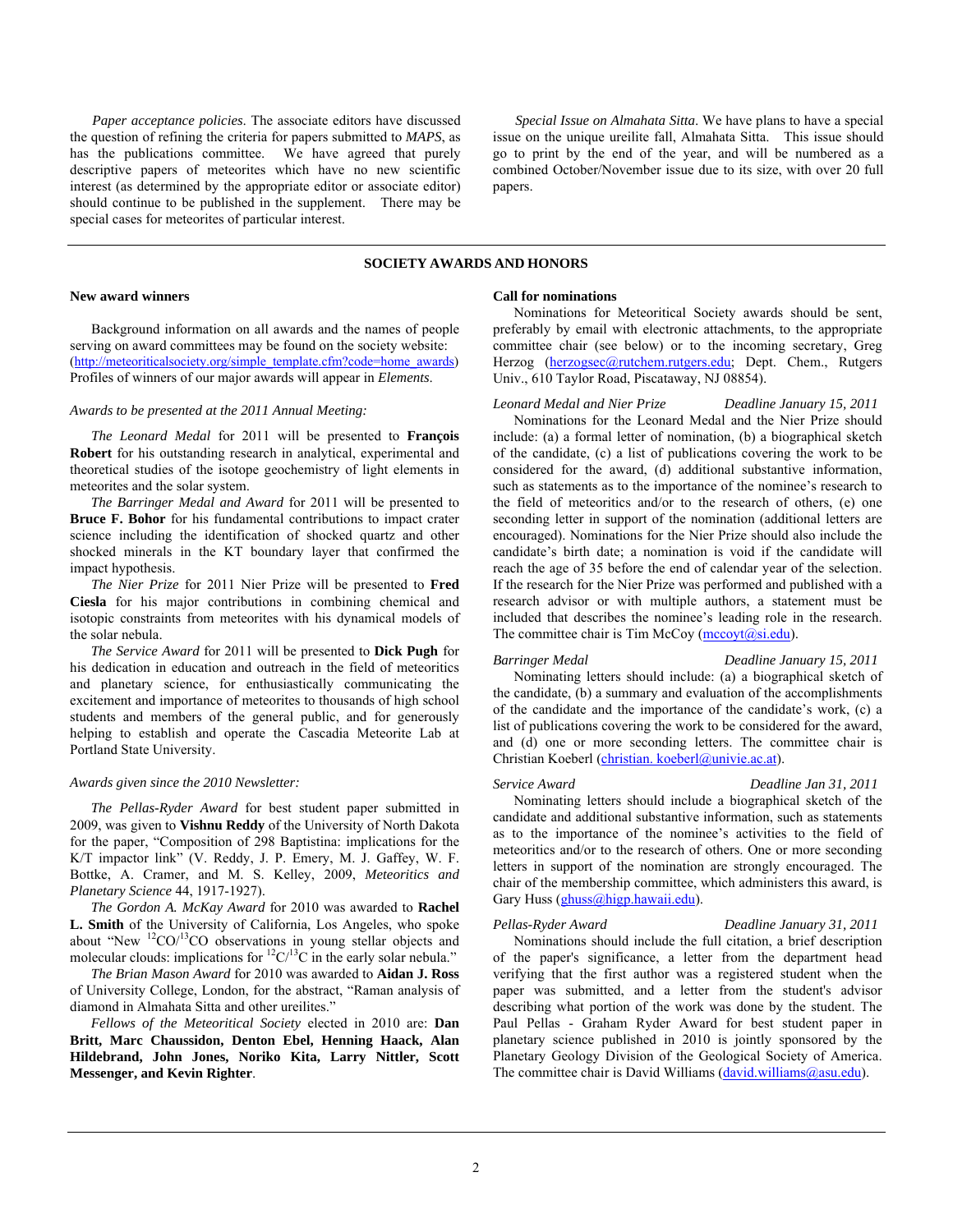# **ANNUAL MEETINGS**

#### **MetSoc Meeting calendar**

|                                                                                                | Year Dates       | Location                                 | Contact        | Email                                                | Website                    |
|------------------------------------------------------------------------------------------------|------------------|------------------------------------------|----------------|------------------------------------------------------|----------------------------|
|                                                                                                | 2011 August 8-12 | Greenwich, England, UK Gretchen Benedix  |                | g.benedix@nhm.ac.uk                                  | http://www.metsoc2011.org/ |
| $2012$ July                                                                                    |                  | Cairns, Australia                        | Trevor Ireland | trevor.ireland@anu.edu.au                            |                            |
|                                                                                                |                  | 2013 July 29 - August 2 Edmonton, Canada | Chris Herd     | herd@ualberta.ca                                     |                            |
|                                                                                                | 2014 September   | Casablanca, Morocco                      |                | Hasnaa Chennaoui chennaoui h@yahoo.fr                |                            |
|                                                                                                | 2015 Summer      | North America                            |                | Meeting bids due before LPSC 2011; contact secretary |                            |
| For more information see: http://meteoriticalsociety.org/simple template.cfm?code=news meeting |                  |                                          |                |                                                      |                            |

A report on the 2010 Annual Meeting in New York appeared in the 2010 October issue of Elements:

http://www.elementsmagazine.org/archives/e6\_5/e6\_5\_sn\_metsoc.pdf

#### **2011 Annual Meeting Gretchen Benedix**

The 74th Annual Meeting of the Meteoritical Society will be held in London, United Kingdom, August 8-12, 2011. The organizers invite you to attend the meeting and visit London and its environs. We expect to have a wide variety of interesting sessions. In addition to an exciting program of science, the early results of the Dawn mission, which will be in orbit around Vesta, will just be coming back. We will have Wednesday afternoon available for sightseeing or an organized outing. Before the meeting, there may also be a field trip in the highlands of Scotland (to be announced in the coming months).

We are pleased to announce that we will have Martin Rees, the Astronomer Royal (and current president of the Royal Society), for the Barringer Lecture.

The meeting will be held at the University of Greenwich, located in southeast London. Accommodation will be at local hotels and oncampus housing. Greenwich is easily accessible from the center of London. Five airports serve the greater London area. Additional details are available in the first announcement, which is posted on the LPI website, http://www.lpi.usra.edu/ meetings/metsoc2011/. We also have information available on our local website, http://www.metsoc2011.org. For information not available on the website, please contact the organizers, Gretchen Benedix  $(g.benedix@nhm.ac.uk)$ , Phil Bland  $(p.a.bland@imperial.ac.uk)$ , Sara Russell (sara.russell@nhm.ac.uk), or Caroline Smith  $(caroline. Smith@nhm.ac.uk).$ 

#### **FINANCES**

# **Treasurer's Report Alan Rubin**

This is my last report as Treasurer. After a four-year stint, I am pleased to turn over the purse strings to Rhian Jones. During my tenure, the Council reconciled the Society's tax problems with the IRS and California Franchise Tax Board, renewed our official nonprofit status with the state of California (after decades of uncertainty), officially dissolved the Society for Research on Meteorites (our Society's former name), opened a PayPal account, and established the Gordon A. McKay Award for best student oral presentation at our annual meeting. Rhian and I are working together to effect a smooth transfer of money and responsibility

### *Current Fiscal Year*

We had a budget surplus of about \$94,000 during the last fiscal year (1 June 2009 to 31 May 2010) due mainly to the receipt of two annual royalty checks from Elsevier (one was late from the previous FY) and one-time start-up funds from Wiley. Because this left a lot of money in our operating account, we transferred \$60,000 to the Endowment in August.

It is difficult to prognosticate the budget for the current FY (1 June 2010 to 31 May 2011) during this transition period with Wiley, but we should run a small surplus of about \$10,000. This figure is low because we had to return an overpayment of \$44,870 to Wiley in August and are making a loan of \$20,000 to the local organizing committee (LOC) of the 2011 MetSoc meeting in Greenwich. This surplus would have been a significant deficit if it were not for two items: (1) the expected receipt around April 2011 of about \$50,000 in royalties from Elsevier (the last guaranteed payment of our current contract) and (2) about \$14,000 in student travel funds from the Barringer Crater Company that will not have to be paid out until the following fiscal year. The expected discontinuation of royalty payments from Elsevier and the additional expense of Elements magazine leave the Society with a structural deficit that may necessitate a dues increase in the coming years.

# *Assets*

As of 8 September 2010, the society's total assets were \$729,832, up from about \$601,000 last year. The current assets consist of \$602,226 in the Endowment (including \$44,654 in the Nier Fund and \$46,786 in the McKay Fund) and \$127,606 in two checking accounts and an on-line PayPal account. The LOC of the 2010 annual meeting in New York is returning in full the \$25,000 loan it received from the Society.

#### *Gifts*

We thank the 158 Society members who generously contributed gifts to the Endowment, Nier and McKay Funds in the past fiscal year (1 June 2009 to 31 May 2010). These contributions helped support workshops, awards, student travel and other activities. The following members contributed \$100 or more during that period: Friedrich Begemann, Adrian Brearley, Scott Brey, Svend Buhl, Nicolas Dauphas, Paul De Carli, Jeremy Delaney, Henry Deyerle, Donald Dickson, Bevan French, Michael Gaffey, Serge Genest, Joseph Goldstein, Jeffrey Grossman, Othmar Jentsch, Joern Koblitz, Luc Labenne, William McDonough, Thornton McElvain, Jay Melosh, Scott Messenger, Bradley Meyer, Barbara Narendra, Carlos Nasroui, Michael Nolan, Edward Olsen, Gordon Osinski, Robert Pepin, Kevin Righter, Thomas Rodman, Timothy Swindle, Nobuo Takaoka, Allan Treiman, Richard Walker and John Wasson.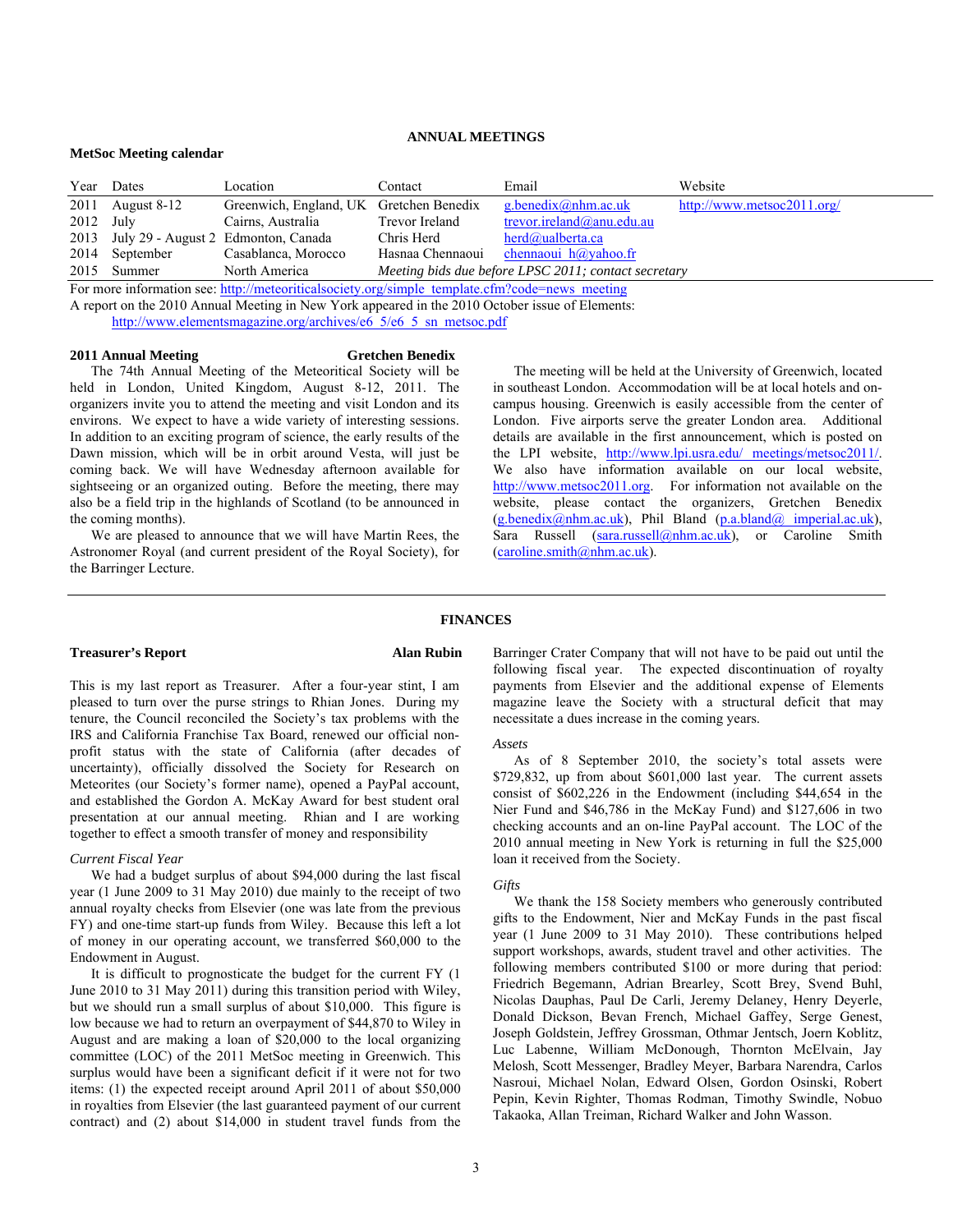# **METEORITE NOMENCLATURE COMMITTEE**

# **Report of the chair Chris Herd Chris Herd**

Since the last report the Nomenclature Committee (NomCom) approved names and information for 1609 meteorites that can be found in *Meteoritical Bulletin* numbers 97 and 98 (in press), including 837 from Antarctica (US, China, Japan and Korea programs). New falls reported in these bulletins include Grimsby (Canada), Santa Lucia (2008) (Argentina), Daule (Ecuador), Jesenice (Slovenia), and Pleşcoi (Romania).

Kevin Righter stepped down as chair at the end of his second 3 year term in December 2009. Many thanks go to Kevin for his service in leading the committee. I was asked to step in to replace him, effective January 2010. The importance of the NomCom's work and the often complicated issues that the committee faces quickly became apparent! I am indebted to Kevin, and especially Jeff Grossman and Mike Weisberg, as well as other continuing NomCom members, for assisting in the transition and bringing me up to speed.

Thanks largely to Jeff Grossman's efforts NomCom now benefits from an automated system for voting and approval of new meteorite names. I am certain that all NomCom members, and especially the *Bulletin* editor, appreciate that the voting utility replaces the often numerous emails that used to accompany voting and commenting on new meteorites.

There is now a new meteorite submission form that replaces the old Northwest Africa (NWA) and non-NWA forms. The single Excel spreadsheet is easy to use with clear instructions. Once submitted to the editor in the proper format, it is readily uploaded into the database system and can be easily transferred for voting by the Nomenclature Committee, and beyond that to the database to be made available online. In addition, the online system may now be used to assign provisional names for meteorites from dense collection areas. Most, if not all, dense collection areas have now been brought up to date in the system. Notably, the system allows for the assignment of a dense collection area meteorite name even if the provisional name was not previously assigned. In this way, submitters who have all the information for a complete classification may fill out the submission form, using the dense collection area in the name field (e.g., "NWA"), and the system will assign the next number, assuming the form is complete. All submissions are given a job number and can be easily tracked, by the editors and AEs, and by submitters.

The voting utility, the new form and the management of the dense collection area names significantly streamline the meteorite submission and approval process, so the NomCom can more readily and efficiently respond to our stakeholders – members of the meteorite community at large. Of course, there is always room for improvement and we continue to looks for ways to make those improvements.

We are pleased to welcome four new members within the past year – Linda Welzenbach, Alex Ruzicka, Richard Greenwood and Kees Welten. Many thanks go to the outgoing members, including Rosa Scorzelli, who unfortunately had to step down after a short time. At the end of 2010, we will have some member turnover as Akira Yamaguchi's and Hasnaa Chennaoui's terms come to an end. We are in the process of identifying candidates to replace them.

Please do not hesitate to contact me  $(herd@ualberta.ca)$  with questions or concerns about NomCom and especially with suggestions for improvement, and as always, essential information on meteorite nomenclature, instructions and the NEW template for reporting new meteorites may be found on our homepage, http://meteoriticalsociety.org/simple\_template.cfm?code=pub\_bulletin

#### **MEMBERSHIP**

### **New members**

The following people joined (or rejoined) the society in the last year:

*Regular and retired members*: David Allepuz Sunye, Alexandre Andronikov, Jose Aponte, Themis Athanassiadou, Zachary Atlas, Ann Backstrom, Neil Banerjee, Roy Bellows, Christian Bender Koch, Mark Bowling, Ronald Bowman, Dominique Breynaert, Patrick Brown, Hans Brueckner, Joseph Burdy, Philip Burns, Lester Carroll, Eugene Carver, Eric Christensen, Daniel Connelly, Alexandra Davatzes, Bjorn Davidsson, Stephan Decker, Count Deiro, Francesco Dell'Eva, Zahia Djouadi , Jason Dworkin, Juan Echaurren, Leo Ferrari, Roberta Flemming, Michael Gallant, Javier Garcia-Guinea, Jerome Gattacceca, Tamara Goldin, Willi Groezinger, Juliane Gross, Morihiro Hasegawa, Robert Hawkes, Barry Hughes, Takayuki Igarashi, Werner Keller, Maria Khirfan, Khalil Konsul, Corey Kuo, Corentin Le Guillou, Jan Leitner, Fara Lindsay, Kenneth Lingk, James Lyons, Linda Martel, Kathleen McBride, Gerald McKeegan, William Meehan, Joseph Melvin, Gregory Moore, Hanna Nekvasil, Juergen Neu, Landon Noll, Shawn Reinoehl, David Ribeca, Amy Riches, Arlene Schlazer, Christopher

Shelby, Sean Solomon, Tim Sugden, Jens Teiser, William Thompson, Donald Traylor, Fernando Trevino, Anne Trinquier, Francois Vannier, Christian Vollmer, Shigeyuki Wakaki, Richard Walter, Jianhua Wang, Karl Wimmer, and Gerhard Wurm.

*Student members*: Kenichi Abe, Michael Babechuk, Guillaume Barlet, Robert Berthiaume, Karolina Bjarnborg, Hana Chappell, Jennifer Claydon, Jonathan Craig, Ellen Crapster-Pregont, Carolyn Crow, Nathalie Dalcher, Barbara Frasl, Maartje Hamers, George Hammerton, Ellen Harju, Susan Hopper, Lihai Hu, Katrina Jackson, Emmanuel Jacquet, Niina Jamsja, Michael Joseph, Angela Kaltenbach, Levke Koeoep, Thomas Kruijer, Kirsten Larsen, Kathryn McDermott, Jessica Mercer, Cameron Mercer, Aiko Nakato, Morgan Nunn, Carl Palk, Francesco Pignatale, Steven Rodesney, Kanako Sakamoto, Wataru Satake, Honami Sato, Fatemeh Sedaghatpour, Rachel Smith, Mahmood Sofe, Aleksandra Stojic, Myriam Telus, Katrina van Drongelen, Johan Villeneuve, Shoshana Weider, Matthew Wielicki, Curtis Williams, John Wolbeck, Junjun Zhang, Xuchao Zhao, and Florian Zurfluh.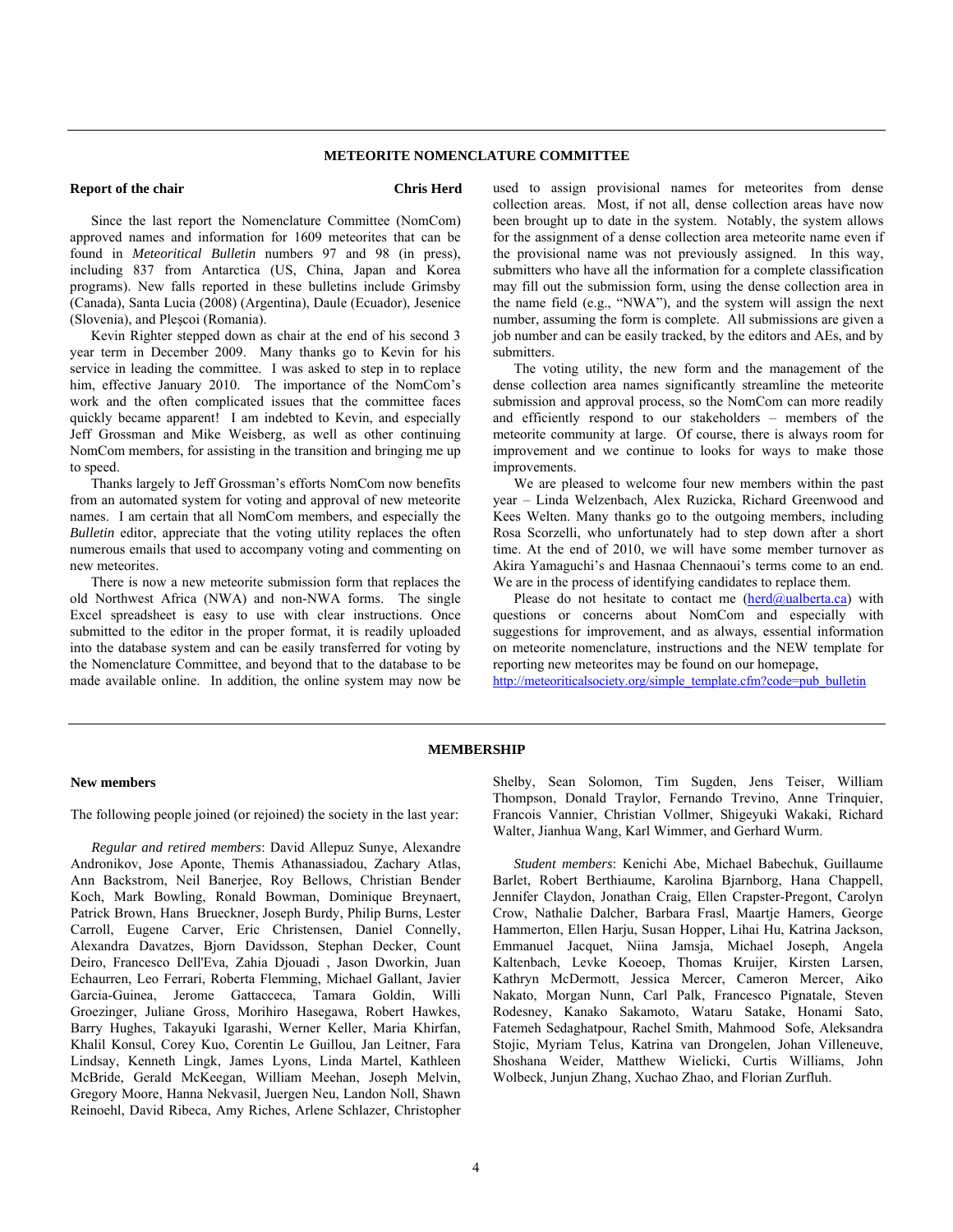**Deaths** 

The secretary has been informed of the deaths of the following members and past members since the 2009 *Newsletter*. Links to obituaries follow the names.

Thomas J. Ahrens (1936 – 2010) (Obituary not yet available at press time).

Ralph B. Baldwin (1912 – 2010) http://obits.mlive.com/obituaries/grandrapids/obituary.aspx?n= ralph-baldwin&pid=146322182

Milton Blander (1927 – 2010) http://www.legacy.com/obituaries/nwitimes/obituary.aspx?n= milton-blander&pid=142734030

Gero Kurat (1938 – 2009) http://www.meteoriticalsociety.org/news\_display.cfm?code= news\_intro&itemID=51

Brian Mason (1917 – 2009)

http://www.royalsociety.org.nz/organisation/academy/fellowship /obituaries/brian-mason/

Jared R. Morrow (1959 – 2010) http://www.geology.sdsu.edu/people/faculty/morrow/

Ardis H. Nier (1921 – 2009) http://onlinelibrary.wiley.com/doi/10.1111/j.1945- 5100.2010.01048.x/abstract

Frank J. Stadermann (1962 – 2010) http://www.meteoriticalsociety.org/news\_display.cfm?code= news\_intro&itemID=55

### **STATE OF THE SOCIETY An editorial by Jeff Grossman and Joe Goldstein**

Officers of the Meteoritical Society can serve up to six consecutive years. Presidents spend two years as Vice President and two as Past President, surrounding their two-year term in the leadership role. Treasurers and secretaries can serve for up to three consecutive two-year terms, although none of the past five treasurers has completed more than two terms. As the outgoing Past President and three-term Secretary, we have witnessed the operation, growth, and sweeping changes that took place over the last six years. As we leave office, we would like to step back and summarize the "State of the Society" for the years 2005-2010. We encourage future Presidents to present similar summaries at the ends of their terms.

2005-2010 has been a period of dramatic change within the society, affecting nearly everything we do. In our estimation, most of the change has been good, but serious challenges have emerged which will need to be faced by the upcoming Scott and Grady administrations in 2011 and 2013, respectively.

# **Membership**

Until 2006, membership applications and renewals were handled manually by the treasurer. This system led to problems and errors, to the point that we no longer had an accurate membership list, nor did we know precisely how many members in good standing we had. In 2006, we signed a deal with the Mineralogical Society of America (MSA), to take over these duties. Now membership functions are handled professionally and, at last, online transactions have become routine. This was a huge step forward. We look forward to a long and successful relationship with MSA in the future.

In late 2005, council also passed a new bylaw establishing the Membership Committee. This committee now plays a major role in member relations, recruitment, and outreach, administers the new Service Award, and has developed new initiatives for members in low-income countries, including discounted membership dues. The committee worked hard to contact members in arrears, and restored the active membership from the mid-700s to  $\sim$ 960 today, similar to numbers in the 1990s. The committee's challenges for the coming years will include finding ways to grow the Society's membership, partly by reversing a long-term trend of decreasing membership by those who are not professional scientists.

A remarkable development in the last three years was the growth in Japanese membership to the extent that Japan (106) now ranks number two to the United States (463) in members, a position long occupied by Germany (100). During the same interval, the Society saw its first Japanese president (Hiroko Nagahara), its first Japanese meeting (Matsue), and its second Japanese Leonard Medalist (Hiroshi Takeda). The international character of the Society is greatly strengthened by the success of meteoritics in Japan.

# **Awards**

In the last six years, the society has instituted two new awards and helped to revive a third. The Service Award was created in late 2005 to honor members who contribute to the Society in ways other than through research. Then, following the untimely death of Gordon A. McKay in 2008, the McKay Award was established, going to the student who gives the best oral presentation at the annual meeting of the Society. In addition to these, in 2008 the Society entered into an agreement with the International Meteorite Collectors Association and *Meteorite* magazine to select each year's winner of the Brian Mason Award, for an abstract submitted to the annual meeting.

All of the winners of the society's honors over the last six years, including the Leonard Medal, Barringer Medal and Award, Nier Prize, Pellas-Ryder Award, as well as the new Service and McKay Awards, have been highly deserving. However, we now suffer from a chronic lack of nominations for most of the awards. If the current trend continues, there will inevitably be years where some of the awards cannot be given. This is happening despite continuous pleading in this *Newsletter* and at meetings for new nominations. Members simply have to become more active in this area.

#### **Meetings**

The last six meetings, Gatlinburg, Zürich, Tucson, Matsue, Nancy, and New York, have been diverse in character and location, interesting, and highly successful. The meetings are growing rapidly, with the last two meetings each attracting over 400 abstract submissions; a decade ago, 300 abstracts was a more typical number. The same two meetings saw a 20% jump in total registrations. Because the meeting format has remained unchanged over the years, this growth has been accompanied by increasing competition for oral presentations: in 1990, 90% of presentations were oral; in 2000 it was 70%; now, only 50% of authors are granted a talk. If growth continues, we will soon have to re-evaluate our two-parallel-session format. Registration fees had been relatively constant over the last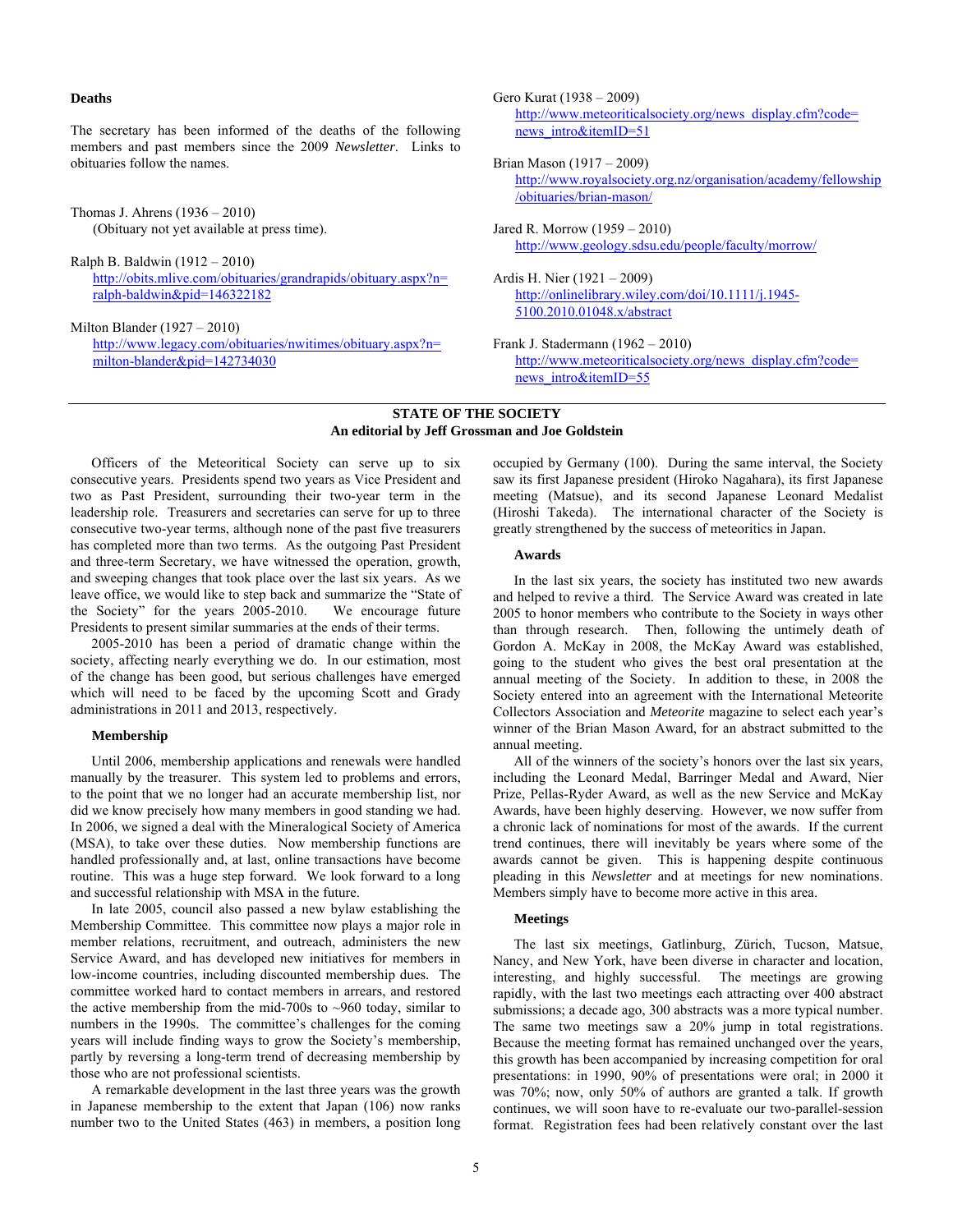20 years, adjusted for inflation, but jumped significantly for the New York meeting. It remains to be seen whether this is the start of a new trend or an anomaly.

Support for students to attend the annual meetings has been growing. The last two meetings offered record numbers of student travel awards, culminating with an all-time record 59 this year. This, plus the fact that two of these students can also access prize money (the Mason and McKay Awards), will greatly further the society's goal of supporting science education.

Over the last five years, council regularized the process by which meeting bids are accepted. Bids are always now presented at the March council meeting, four years prior to the meeting year. But it is worrisome that the last few bidding cycles have produced relatively little competition. Organizing a meeting is indeed a huge job, a job that only gets more difficult as our meetings grow. We are fortunate to have dedicated members to take on this task each year, and hope that we can continue our traditions in the future.

#### **Finance**

*General outlook*: The society has been operating with a surplus for the entire six years we have been in office, but the situation has not been stable until this year. By far, the largest expense we have is our journal, *MAPS*. There have been two major sources of income: member dues (which have been constant) and royalties collected from Elsevier for our sponsorship of *GCA*. From 2005-2009, we needed to use an ever-increasing fraction of the Elsevier royalties to balance the budget. In 2008 and 2009, we decided to look into alternative ways of managing the journal in order to stabilize the society's budget and get *MAPS* onto a secure and sustainable footing. Editor Tim Jull made excellent progress to this end, reduced costs, and presented a strong case for maintaining *MAPS* as an inhouse journal. But ultimately, the Publications Committee, led by Rainer Wieler, negotiated very attractive partnership deals with outside publishers Elsevier and Wiley. After Elsevier withdrew its contract offer, which we had intended to accept, we signed with Wiley, who began partnering with us to publish *MAPS* this year. Although the budget numbers for FY11 (the current fiscal year) are not yet known, we expect to again have a balanced budget without reliance on *GCA* royalties (which we hoped could again be used to grow the Endowment and provide financial security, as it had for so many years).

[A short discussion of the society's financial relationship with Elsevier is in preparation and will be inserted here in the online version of this *Newsletter* at a later time.]

*The treasurer*: The treasurer of the society has always been a scientist who agrees to take on a time-consuming job for which he/she has little formal training. Wide variations in skills and financial knowledge, combined with the limited resources the Society had historically provided our treasurers and a lack of corporate memory was taking its toll. By 2006, it was clear that serious problems had been accumulating over time. Our status as a nonprofit corporation was unknown and California still thought we were "The Society for Research on Meteorites," a name we shed in 1946! Our filings with the US Internal Revenue Service (IRS) were in arrears. Our membership list was incomplete and out of date. The budget was not well managed. Records of past years were all but lost. And, our officers and committee members were personally vulnerable to potential legal actions against the Society.

All of these problems have been fixed in the last four years. As mentioned above, MSA took over the membership management functions, freeing the Treasurer to manage our finances. A series of new bylaws were adopted, defining an advantageous fiscal year (June 1 – May 31), prescribing a formal budgeting process, and establishing the Audit Committee to review the annual reports of the treasurer. At the same time, the treasurer (freed from the burdens of managing memberships) successfully fixed our problems with the IRS and normalized our corporate status under our real name. Council also adopted a formal records-management policy and renegotiated our agreement with the Smithsonian Institution Archives, ensuring that our permanent records are secure, accessible, and when necessary, confidential. Finally, in 2007 the treasurer obtained and now maintains a corporate liability insurance policy for the society. Most of these changes have been invisible to the members, but they are critical for the health of the society.

*The Endowment*: It goes without saying that our endowment, which is invested in a mixture of stocks and bonds, has experienced large swings in value over the last six years. It is being carefully and actively managed by our Endowment Committee (whose name was changed in 2007 from the Investments Committee). In 2005, the committee completed the consolidation of our investment portfolio with a single fund manager, AG Edwards. In 2010, the funds were moved to a Merrill Lynch account. Although the absolute return on our investments over the last six years has been low, it has been positive. When combined with new funds derived from budget surpluses (thanks to Elsevier royalties) and member donations, the Endowment grew by 43% over the six year period.

Both the council and Endowment Committee have been working on new ways both to grow the endowment and make good use of interest generated by it. Member donations have grown dramatically since 2005, rising from \$3000 in 2005 to \$8200 in FY10. Part of this increase comes from active donations in support of the new McKay Fund, established in 2008 to support the McKay Prize. This fund grew to its current value of \$46,000 in just a few years, with  $\sim$ 50% provided in a generous gift from the McKay family. Council also improved the way donations are solicited, now giving members the option of selecting which fund (Endowment, Nier, McKay) they want to support. At the same time, the Endowment Committee has written guidelines for members to submit proposals to use endowment money in support of society goals. At least one project has been supported each year. Nevertheless, only a handful of proposals are submitted each year, leaving the endowment underutilized — another challenge for future administrations.

#### **Publications**

The greatest changes in the society over the last six years, and the last two in particular, involve publications. *MAPS* is now published in collaboration with Wiley. Elsevier has terminated our contract to co-sponsor *GCA*. And, we have joined Elements magazine. For the last six years, the journals have been highly successful and are growing under the leadership of our two excellent editors, Tim Jull and Frank Podosek.

*MAPS*: As already described, our publishing model for *MAPS* has changed. We collaborate with Wiley to produce and distribute the journal. The transition period has been somewhat rocky. MAPS was months behind in its production schedule in 2009, and it remains so after 9 months with Wiley. There have been serious problems with typesetting. The editorial office and Society Publications Committee are working hard to correct these problems, and there in no reason to doubt that they will succeed, albeit at a slower pace than one might have hoped. Wiley has been successful at recovering our institutional subscriptions after they took over this function; many institutions are opting for online-only subscriptions (as are 25% of our members).

*GCA*: The Joint (GS/MetSoc) Publications Committee is in the process of negotiating with Elsevier for a new contract to produce *GCA*, following the termination by Elsevier of the existing (1991)